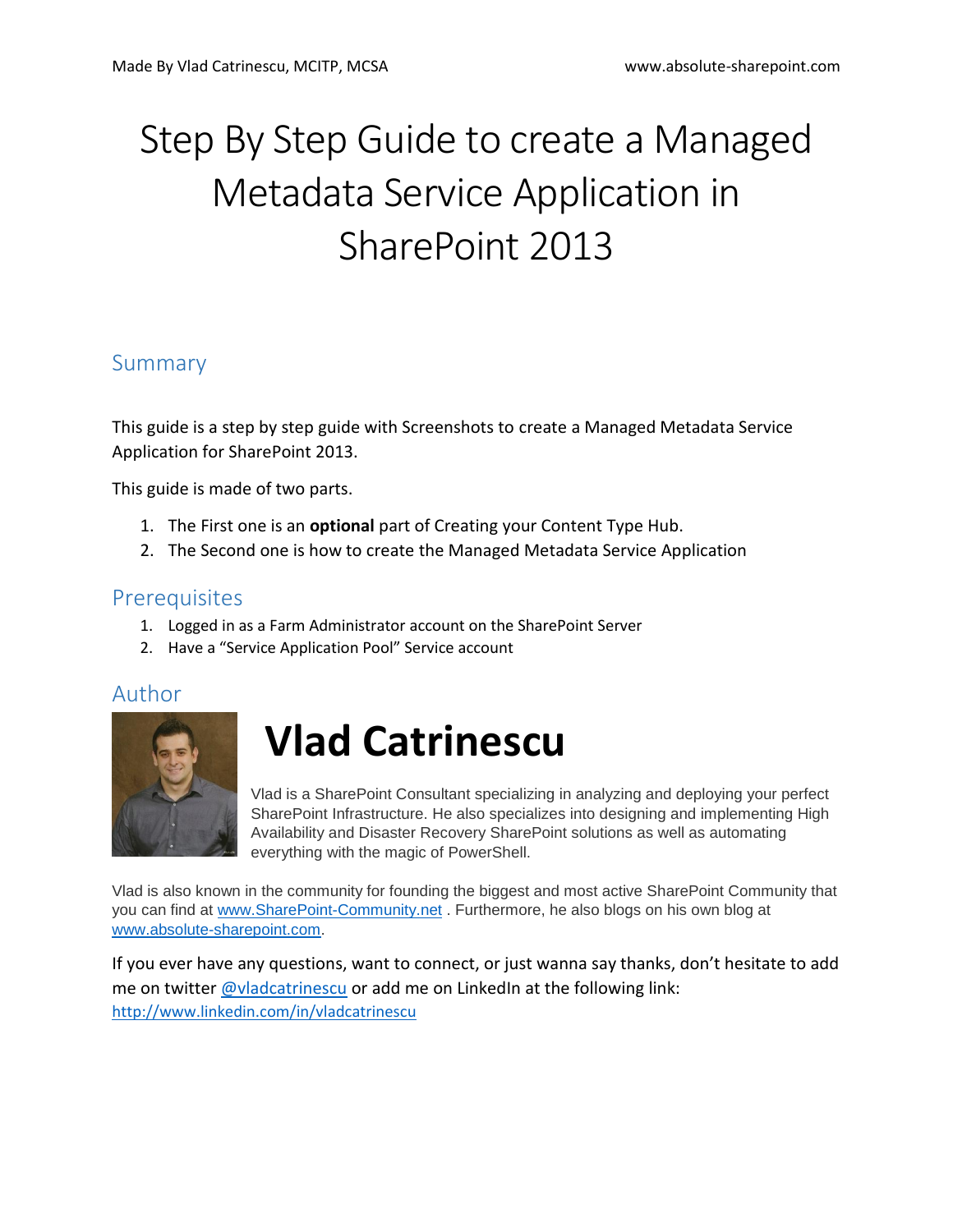#### Creating a Content Type Hub

As explained in the Summary, this step is Optional and not a requirement for the Managed Metadata Service Application. What is the Content Type Hub? The Content Type Hub is a central location where you can manage and publish your content types – so now web applications can subscribe to this hub and pull down the published content types from the hub. Even receive updates on the published content types!

Creating a new Content Type Hub really isn't complicated.

- 1. If you don't have a Web Application already, create one and name it as you wish. In my example, I made a Web Application calle[d http://serviceapps.mcatrinescu.com](http://serviceapps.mcatrinescu.com/) and created an **explicit** managed path called "contenthub".
- 2. Create a Site Collection with the **Team Site** Template. In SharePoint 2010 I usually used the Blank Site, however it is not available by default so we will use the **Team Site**

Create Site Collection ®

| Web Application<br>Select a web application.<br>To create a new web application go to New Web Application page.                                                                             | Web Application: http://serviceapps.mcatrinescu.com/ +                                                                                                                                                                                                                             |
|---------------------------------------------------------------------------------------------------------------------------------------------------------------------------------------------|------------------------------------------------------------------------------------------------------------------------------------------------------------------------------------------------------------------------------------------------------------------------------------|
| Title and Description<br>Type a title and description for your new site. The title will be displayed on each page in the<br>site.                                                           | Title:<br>Content Hub<br>Description:<br>Managed Metadata Content Hub                                                                                                                                                                                                              |
| Web Site Address<br>Specify the URL name and URL path to create a new site, or choose to create a site at a<br>specific path.<br>To add a new URL Path go to the Define Managed Paths page. | URL:<br>http://serviceapps.mcatrinescu.com /contenthub v                                                                                                                                                                                                                           |
| Template Selection                                                                                                                                                                          | Select experience version:<br>$2013$ $\vee$<br>Select a template:<br>Collaboration Enterprise Publishing Custom<br><b>Team Site</b><br>Blog<br>Developer Site<br>Project Site<br>Community Site<br>A place to work together with a group of people.<br>www.absolute-sharepoint.com |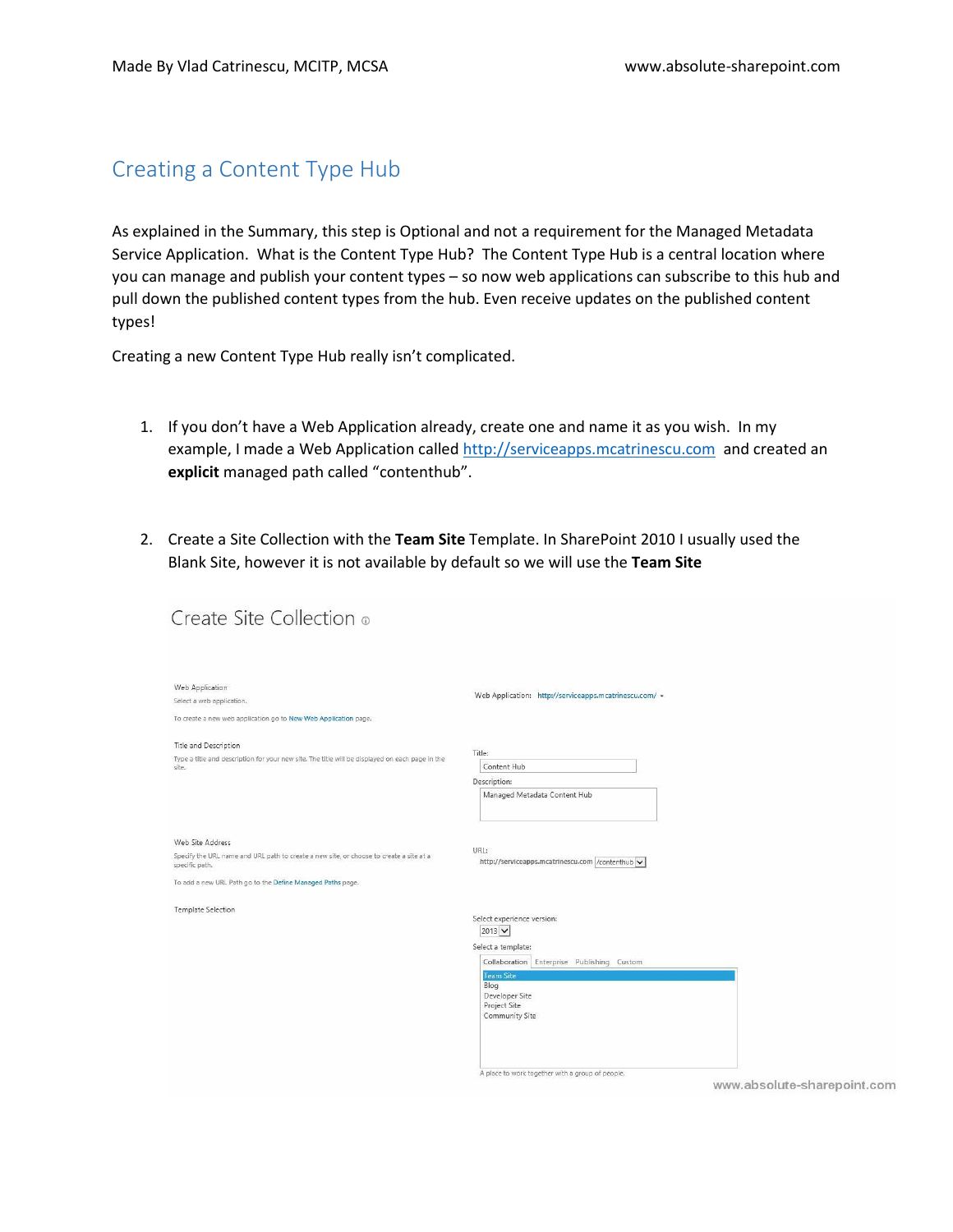3. At the Top Right of the screen, Click the **Settings** icon, and choose **Site Settings**.



4. In the **Site Collection Administration** section, click on **Site Collection Features**

### Site Settings

- Users and Permissions People and groups Site permissions Site collection administrators Site app permissions
- Web Designer Galleries Site columns Site content types Web parts List templates Master pages **Solutions Themes** Composed looks
- Site Administration **Regional settings** Site libraries and lists User alerts **RSS** Sites and workspaces **Workflow settings Site Closure and Deletion**

Look and Feel Title, description, and logo Quick launch Top link bar Tree view Change the look

#### Site Actions Manage site features Save site as template Enable search configuration export Reset to site definition Delete this site

Site Collection Administration Recycle bin **Search Result Sources Search Result Types Search Query Rules** Search Schema **Search Settings Search Configuration Import Search Configuration Export** Site collection features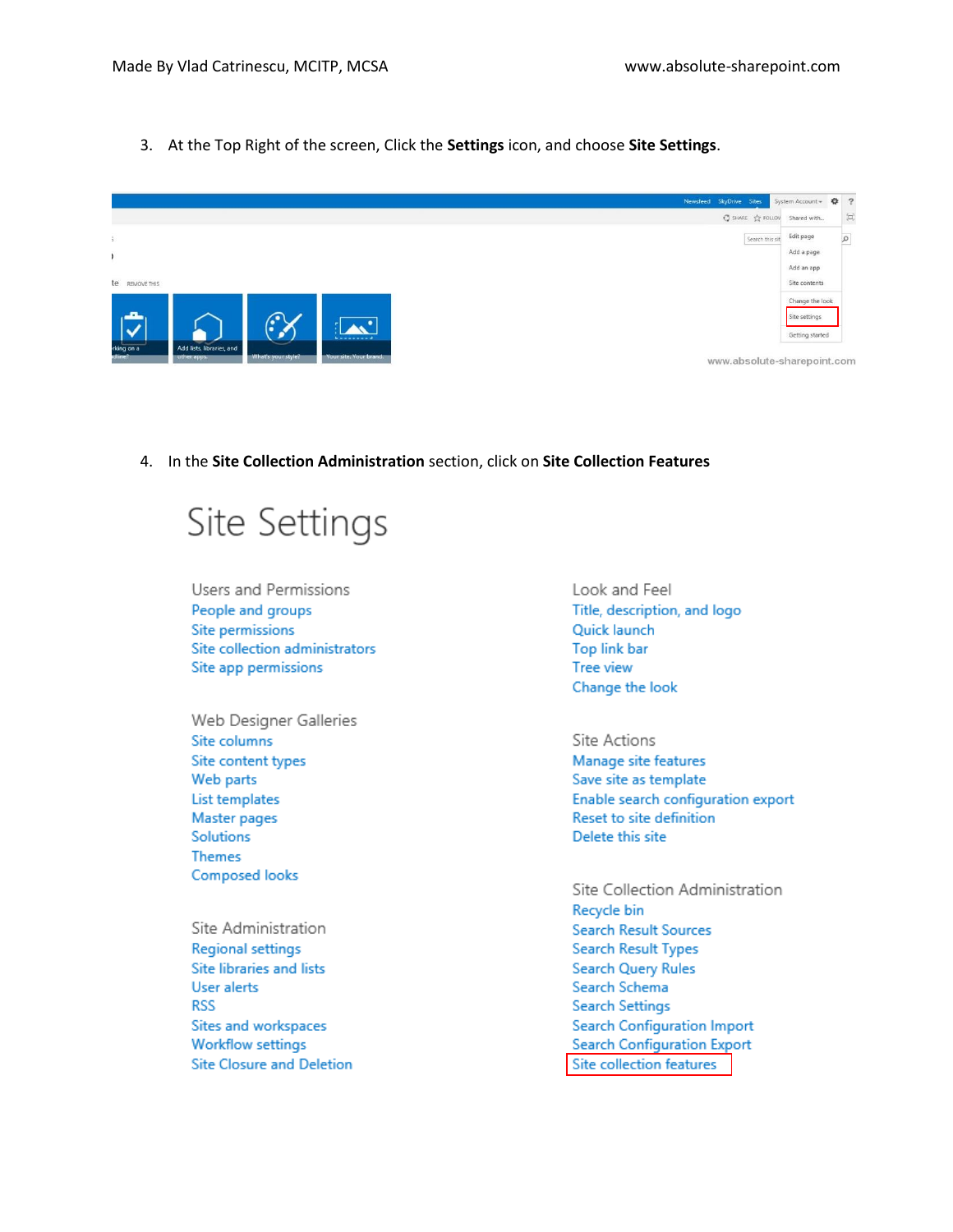#### 5. Find the **Content Type Syndication Hub** Feature (second) and Click the **Activate** Button

Content Hub / EDIT LINKS Site Settings > Site Collection Features

|    | Name                                                                                                                                                                                                                                        | Stat                                    |
|----|---------------------------------------------------------------------------------------------------------------------------------------------------------------------------------------------------------------------------------------------|-----------------------------------------|
| B. | Content Deployment Source Feature<br>Content Deployment Source feature enables content deployment specific checks on source site collection and enables setting up content deployment from the site collection to a target site collection. | Activate                                |
|    | Content Type Syndication Hub<br>Provisions a site to be Enterprise Metadata hub site.                                                                                                                                                       | Activate<br>www.absolute-sharepoint.com |

#### 6. That's it!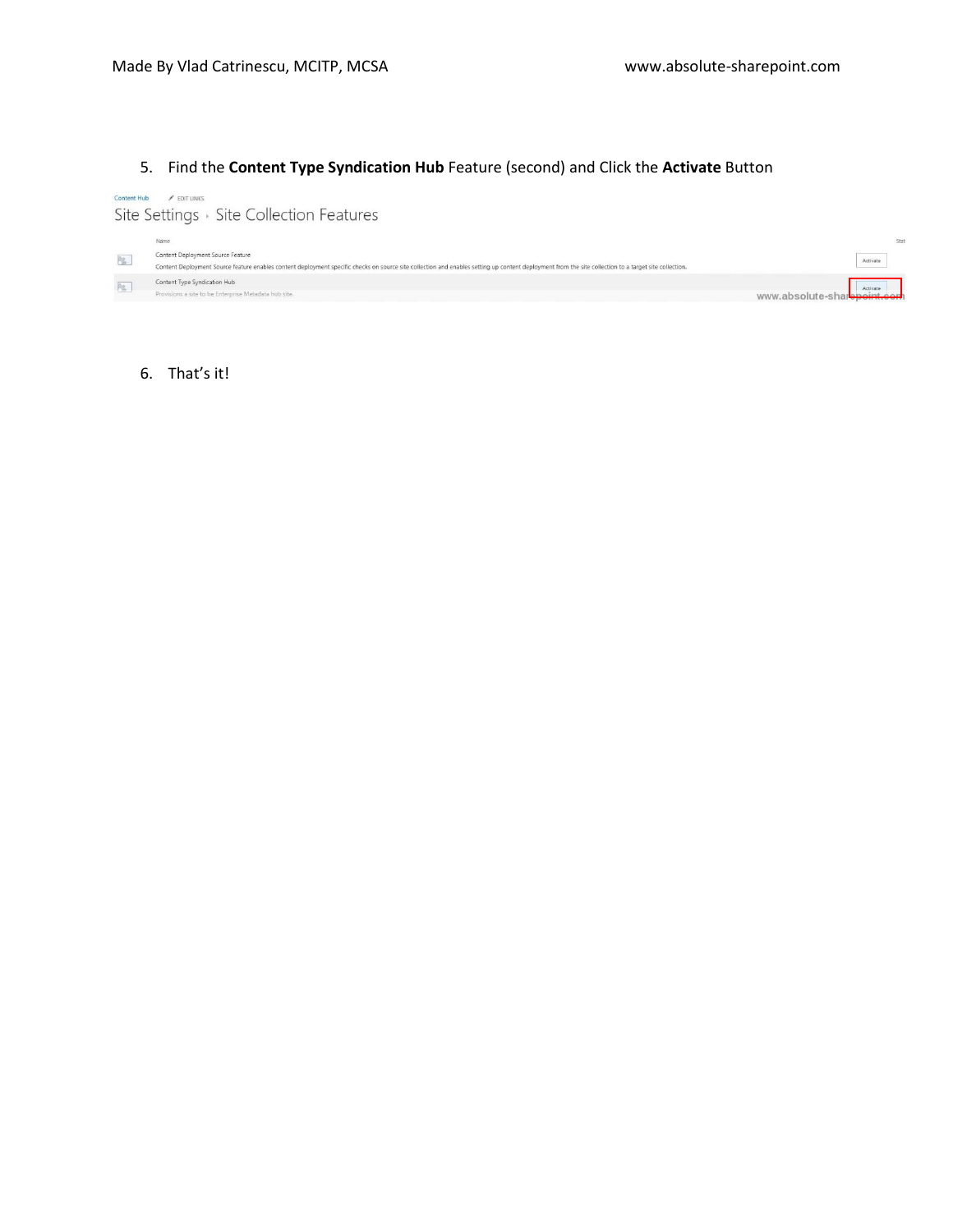### Creating the Managed Metadata Service Application

- 1. Go in the Central Administration > System Settings > Manage Services on Server. Make sure the Server Selected in the top right corner is the one you want to run the Managed Metadata Service Application on.
- 2. Find the **Managed Metadata Web Service**, and Click the start button.

#### Services on Server ®

|                                            |         | Server: SHAREPOINT20 |
|--------------------------------------------|---------|----------------------|
| Service                                    | Status  | Action               |
| Access Database Service 2010               | Stopped | Start                |
| Access Services                            | Stopped | Start                |
| App Management Service                     | Stopped | Start                |
| <b>Business Data Connectivity Service</b>  | Stopped | Start                |
| Central Administration                     | Started | Stop                 |
| Claims to Windows Token Service            | Stopped | Start                |
| Distributed Cache                          | Started | Stop                 |
| Document Conversions Launcher Service      | Stopped | Start                |
| Document Conversions Load Balancer Service | Stopped | Start                |
| <b>Excel Calculation Services</b>          | Stopped | Start                |
| Lotus Notes Connector                      | Stopped | Start                |
| <b>Machine Translation Service</b>         | Stopped | Start                |
| Managed Metadata Web Service               | Stopped | www.abs              |

#### 3. The **Managed Metadata Web Service** should now be **Started**

- 4. Go in Central Administration > Application Management > Manage Service Applications
- 5. In the Top Left of the Toolbar , Click on the **New** button, and Select **Managed Metadata Service**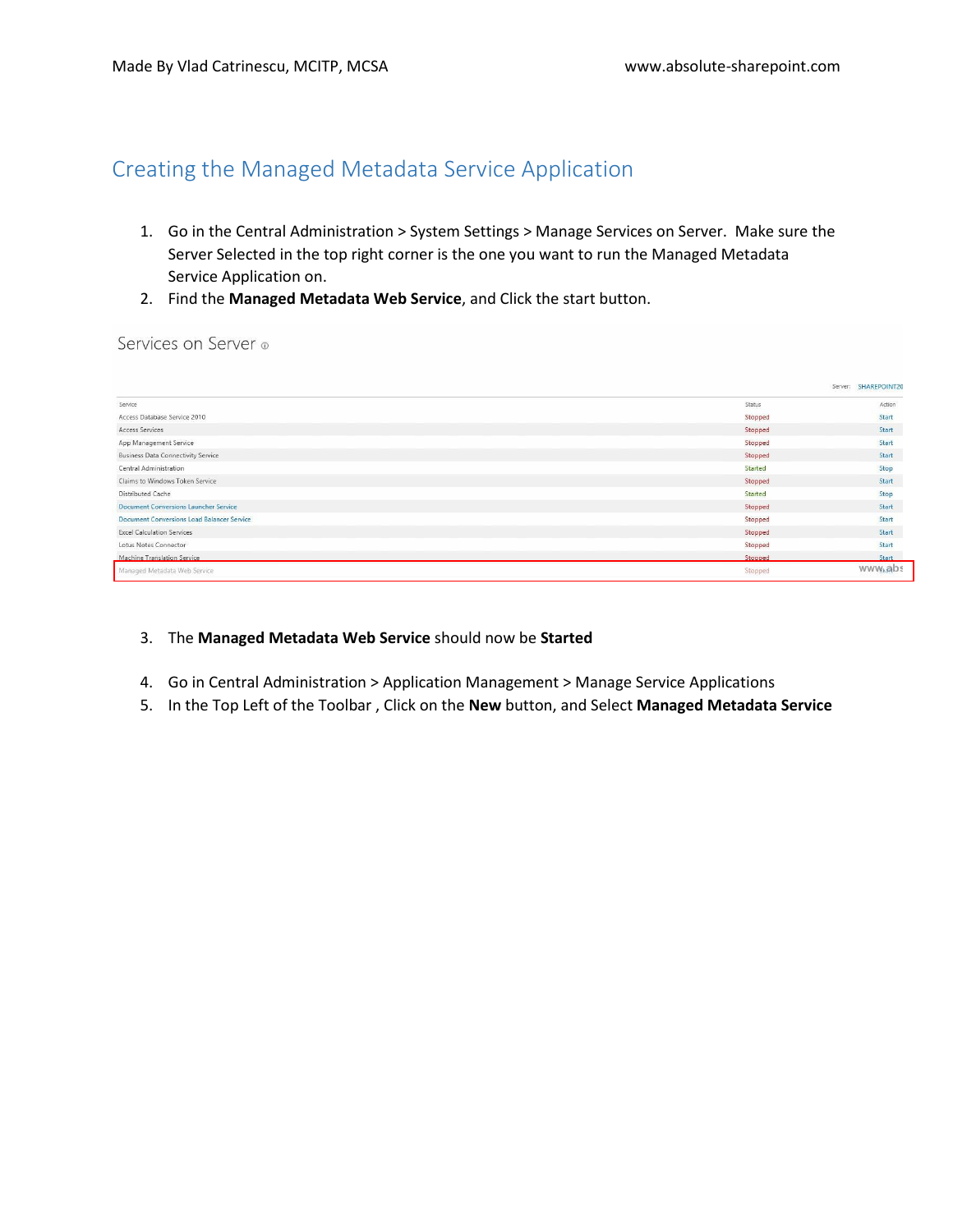

6. Fill the **Name** field and the **Database Name** field. Make sure to use descriptive names. You usually don't have to change the **Database Server** field, unless you want the Service Application Database to run on a different Server than your SharePoint.

| Service. | Specify the name, databases, application pool and content settings for this Managed Metadata | Help |
|----------|----------------------------------------------------------------------------------------------|------|
|          | Name                                                                                         |      |
|          | Managed Metadata                                                                             |      |
|          | Database Server                                                                              |      |
|          | SQL                                                                                          |      |
|          | Database Name                                                                                |      |
|          | SP2013_ManagedMeta                                                                           |      |
|          | Database authentication                                                                      |      |
|          | · Windows authentication (recommended)                                                       |      |
|          | $\circ$ SQL authentication                                                                   |      |
|          | Account                                                                                      |      |
|          |                                                                                              |      |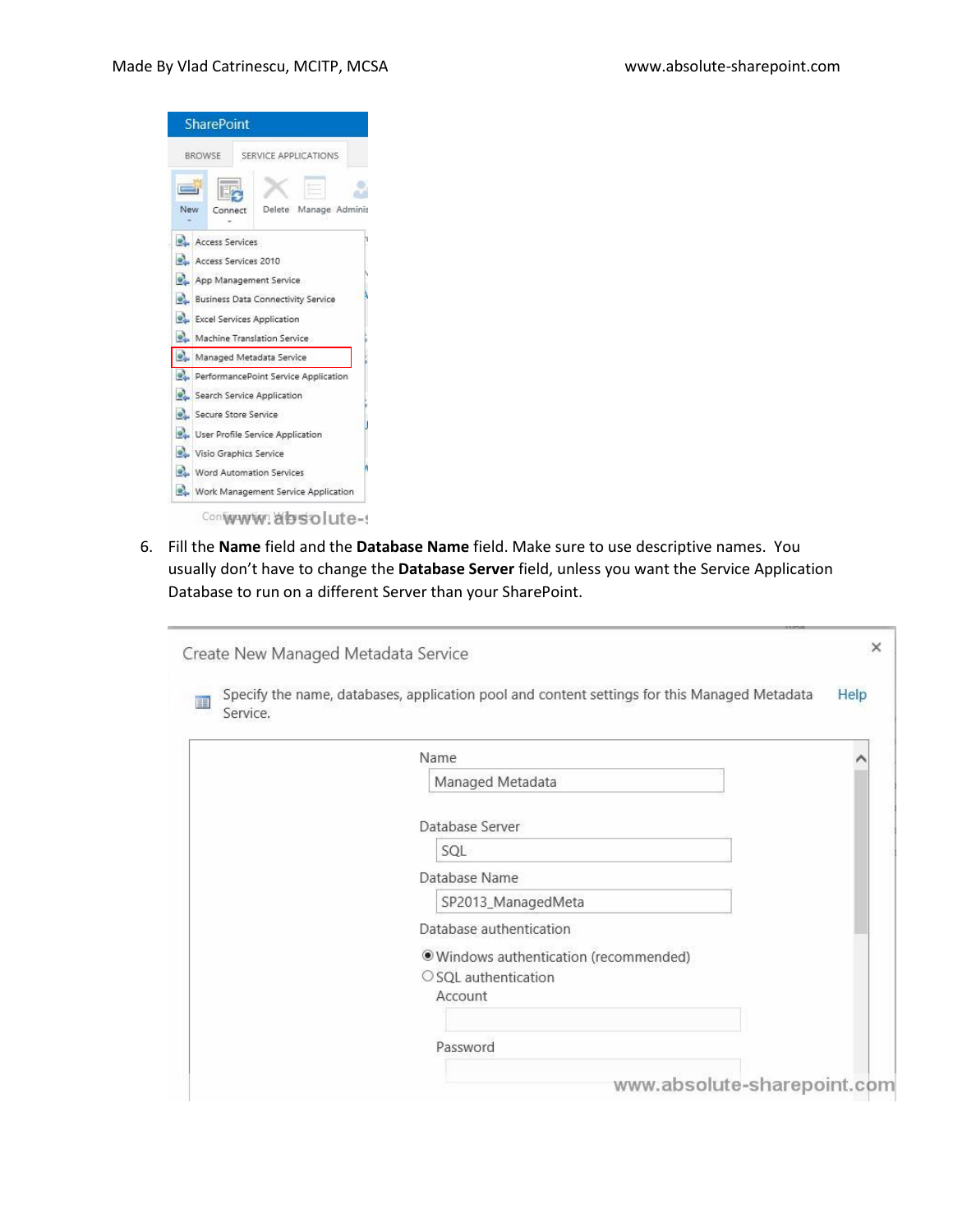7. If you already have an existing application pool for your **Service Applications**, use that one. If no, create one and make sure to use the right **Service Account**. I already had an App Pool called **SharePointServices App Pool**, so I didn't create a new one.

| Application Pool                                                                 | ● Use existing application pool                                                                                                              |  |  |  |
|----------------------------------------------------------------------------------|----------------------------------------------------------------------------------------------------------------------------------------------|--|--|--|
| Choose the Application Pool to use<br>for this Service Application. This         | SharePointServices App Pool<br>$\checkmark$                                                                                                  |  |  |  |
| defines the account and credentials<br>that will be used by this web<br>service. | $\circ$ Create new application pool<br>Application pool name                                                                                 |  |  |  |
| You can choose an existing<br>application pool or create a new<br>one.           | Select a security account for this application pool<br>Predefined<br>Network Service<br>Configurable<br>MCATRINESCU\sp_crawl<br>$\checkmark$ |  |  |  |
|                                                                                  | Register new managed account<br>www.absolute-sharepoint.com                                                                                  |  |  |  |

#### 8. Enter the URL for your **Content Type Hub** if you created one.

| Enter the URL of the site collection<br>(Content Type hub) from which this<br>service application will consume<br>content types. | Content Type hub                                                                                 |
|----------------------------------------------------------------------------------------------------------------------------------|--------------------------------------------------------------------------------------------------|
|                                                                                                                                  | ittp://serviceapps.mcatrinescu.com/contenthub                                                    |
|                                                                                                                                  | $\Box$ Report syndication import errors from Site Collections using this<br>service application. |
|                                                                                                                                  | MAdd this service application to the farm's default list.                                        |

#### 9. Click the **OK** Button

10. You should now have access to your Managed Metadata Service Application.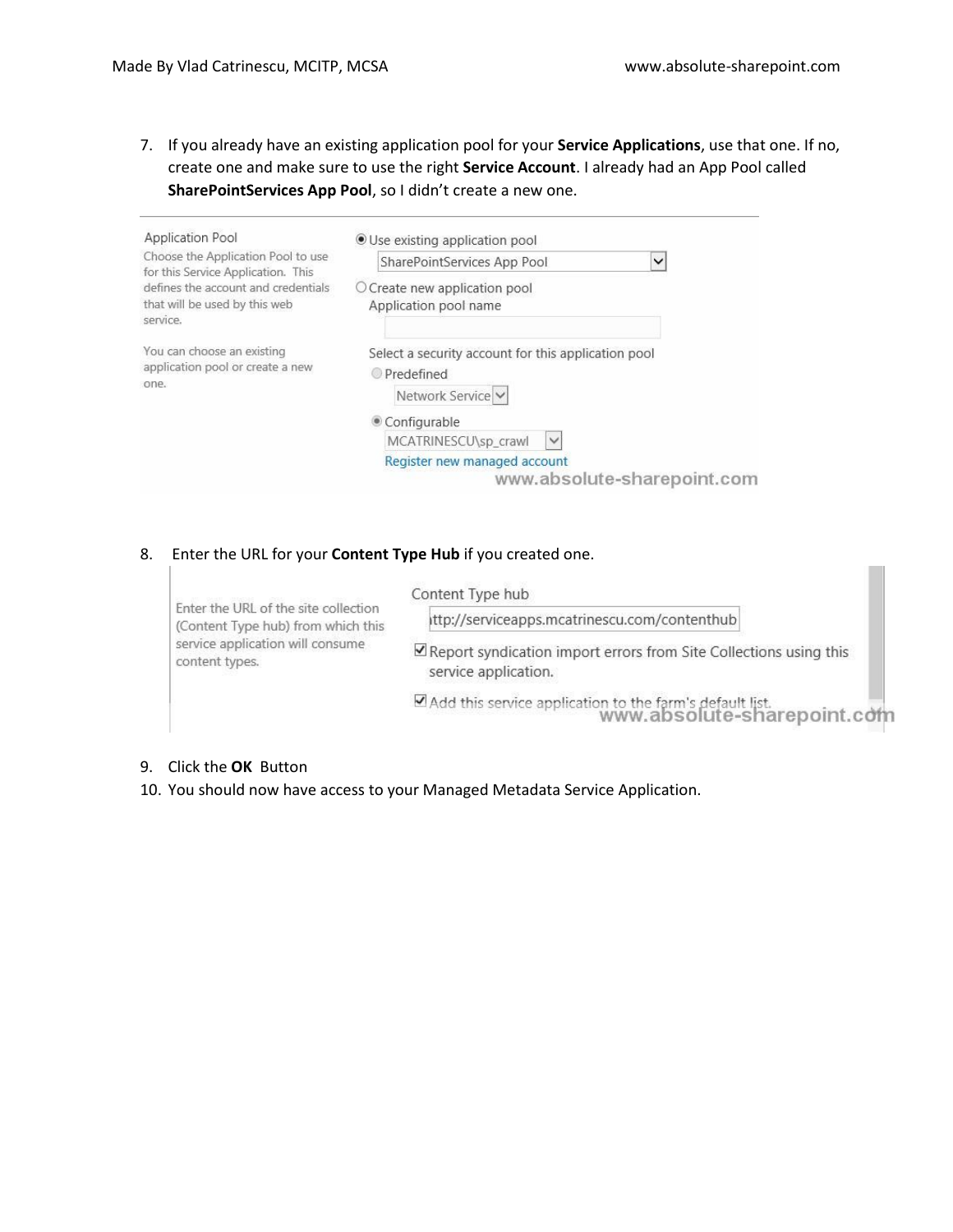|                                                                                 | GENERAL<br><b>Managed Metadata</b>                                                                                                                                                                                                                      |                           |         |                    |  |
|---------------------------------------------------------------------------------|---------------------------------------------------------------------------------------------------------------------------------------------------------------------------------------------------------------------------------------------------------|---------------------------|---------|--------------------|--|
| TAXONOMY TERM STORE<br>$\checkmark$<br>English<br><sup>4</sup> Managed Metadata | <b>Available Service Applications</b><br>A site may consume multiple metadata applications. Select<br>the one to see in the tree view.                                                                                                                  | Managed Metadata          |         |                    |  |
| P People<br><b>Search Dictionaries</b><br><b>D</b> System                       | <b>Sample Import</b><br>The SharePoint metadata manager can import a term set<br>from a UTF-8 CSV format file. Use the sample file as a<br>template for creating import files. Then import the file into<br>the desired group to create a new term set. | View a sample import file |         |                    |  |
|                                                                                 | <b>Term Store Administrators</b><br>You can enter user names, group names, or e-mail<br>addresses. Separate them with semicolons. These users will<br>be permitted to create new term set groups and assign<br>users to the group manager role.         | mcatrinescu\sp_farm;      |         | $\frac{2}{\omega}$ |  |
|                                                                                 | <b>Default Language</b><br>Select the default language for all Metadata in the system.<br>All terms must have a label defined in their default<br>language.                                                                                             | English V                 |         |                    |  |
|                                                                                 | <b>Working Languages</b><br>Select the "translation of" languages for terms in the term store. This will allow a term to have language specific labels and translations.<br>Select languages from:<br>Installed language packs                          |                           |         |                    |  |
|                                                                                 |                                                                                                                                                                                                                                                         | Add >><br><< Remove       | English |                    |  |